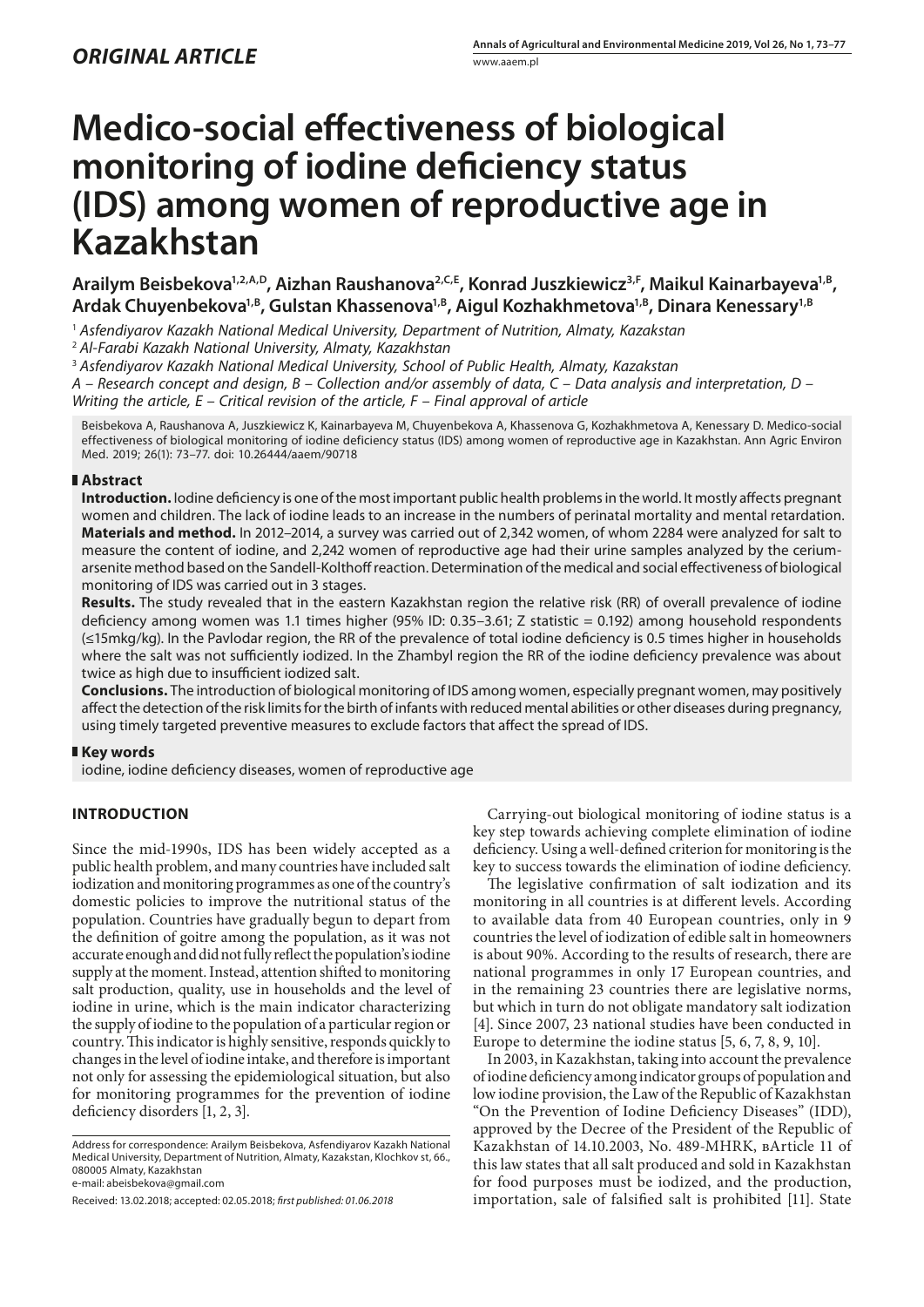Arailym Beisbekova, Aizhan Raushanova, Konrad Juszkiewicz, Maikul Kainarbayeva, Ardak Chuyenbekova, Gulstan Khassenova et al. Medico-social effectiveness…

interest was actively supported by salt producers to fight IDD and a targeted communication campaign had a huge impact on increasing iodized salt production and affected the quality of iodization [12, 13, 14].

But with the passage of time, it became clear that an important point for the full operation of the law is the monitoring of iodine status. As the experience of many countries shows, the medical and social effectiveness of biological monitoring is very high. Biological monitoring of iodine deficiency status by the method of cross-sectional examination after a certain period of time, makes it possible to monitor the iodine status of the population, and react in a timely manner to the situation. The use of clearly defined criteria for monitoring is the key to success towards elimination of iodine deficiency.

#### **MATERIALS AND METHHOD**

In order to determine the background status of the iodine status of the population of Kazakhstan, the research data carried out within the framework of the State programme for the development of healthcare "Salamatty Kazakhstan" in 2011 by the Kazakh Academy of Nutrition and the Academy of Preventive Medicine [15]. A random sample of respondents among women of reproductive age from 14 regions of Kazakhstan and cities of the republic, significantly in Astana and Almaty, was carried out by a cluster method, taking into account the precinct principle in the areas of medical care for women of reproductive age. In 2011, 1,303 women of reproductive age were examined.

After a thorough analysis of the obtained results, using the random sample method, 9 regions of Kazakhstan were selected (Akmola, Aktobe, Almaty, East-Kazakhstan, Zhambyl, Mangistau, Pavlodar, North-Kazakhstan, South-Kazakhstan region) for a more detailed examination of women of reproductive age. In subsequent years, women were examined by a surveillance team and the results of the prevalence of ID, the quality and coverage of consumption of adequately iodized salt, and the results of a questionnaire survey about the problem of iodine deficiency were compared with background research grouped each year into 3 regions.

Every year, in the regional centre in each of the 3 regions of Kazakhstan, 8 groups were randomly selected: 2 clinics, and in every clinic 4 sites. In each site there were selected about 13–14 women of reproductive age. In 2012, in the Akmola, East Kazakhstan and South Kazakhstan regions 768 women of reproductive age were surveyed. In 2013, in Pavlodar, North-Kazakhstan and Aktobe regions, 757 women of reproductive age from the pool of sampled individuals were examined. In 2014, in the Almaty, Zhambyl and Mangistau regions 817 women of reproductive age were examined (Tab. 1).

Taking into account the possible refusal to participate and / or the absence of people included in the sample, the number of women chosen was increased by 12%. In all years, field data collection studies were conducted in the summer-autumn period. The women were examined after receiving voluntary informed consent to participate in the study. Women were interviewed using a questionnaire in the language of their choice – Kazakh or Russian. Urine samples were collected from all the women and urinary excretion of iodine was analyzed to determine iodine status. Salt samples (10 grams)

| Region/city | No. of women |        | No.     |                         |  |
|-------------|--------------|--------|---------|-------------------------|--|
|             | Expected     | Actual | Cluster | Households in a cluster |  |
| Kazakhstan  | 1408         | 1303   | 64      | 22                      |  |
| in 2012     | 840          | 768    | 60      | 14                      |  |
| Akmola      | 280          | 250    | 20      | 14                      |  |
| East-Kaz    | 280          | 258    | 20      | 14                      |  |
| South-Kaz   | 280          | 260    | 20      | 14                      |  |
| in 2013     | 780          | 757    | 60      | 13                      |  |
| Pavlodar    | 260          | 256    | 20      | 13                      |  |
| North-Kaz   | 260          | 250    | 20      | 13                      |  |
| Aktobe      | 260          | 251    | 20      | 13                      |  |
| in 2014     | 801          | 817    | 60      | $13 - 14$               |  |
| Almaty      | 267          | 264    | 20      | $13 - 14$               |  |
| Zhambyl     | 267          | 273    | 20      | $13 - 14$               |  |
| Mangistau   | 267          | 280    | 20      | $13 - 14$               |  |
|             |              |        |         |                         |  |

**Table 1.** Indicators of sampling and the number of women surveyed'

were also taken directly from households to determine in the laboratory the degree of iodination.

A study of the level of knowledge, skills, methods of prevention, eating habits of the women and the relationship of women of reproductive age to the problem of iodine deficiency, was conducted using the method of individual questioning according to a questionnaire. In general, the questionnaire included 37 questions, in Russian and Kazakh, respectively. Prior to each the submission of each questionnaire, the interviewers were obliged to receive verbal and written voluntary consent from the respondent to participate in this study. The questionnaires were preliminarily tested and approved by the local Ethical Commission (Protocol No. 06, 15.09.2010).

The concentration of iodine in a single urine sample was determined with the cerium-arsenite method on a flowthrough spectrophotometer Cecil CE 2041–2000 Series (England), which is based on the reaction of Sandell-Kolthoff, based on the catalytic action of iodine in the oxidationreduction reaction between cerium sulfate and arsenite [16]. With the help of this method, in the course of the study 2,322 of urine samples were analyzed of women of reproductive age – 753 in 2012, 752 in 2013 and 817 in 2014.

Statistical analysis of the iodine content of the biomaterial was performed using descriptive statistics. Calculated arithmetic mean (M), median (Me), standard deviation (SD), standard error of arithmetic mean (m), minimum (Min) and maximum (Max) values were used in the study. Statistically significant differences were determined using 95% confidence intervals (CI). At the intersection of ID regions, the differences were not statistically significant at the alpha level error of 5%. All calculations were performed using the statistical software package SPSS v. 17.0 (SPSS Inc, Chicago, IL,USA).

Salt samples were analyzed in the laboratory of the Kazakh Academy of Nutrition on the iodine content in salt by the method of iodometric titration. The method is based on titration of the liberated iodine with sodium thiosulphate. This method is set in the State standard of RK "Food Iodized Salt" Methods for determination of iodine and sodium thiosulfate, State standards of the Republic of Kazakhstan GOST R 51575 – 2003 [17]. This method was used to perform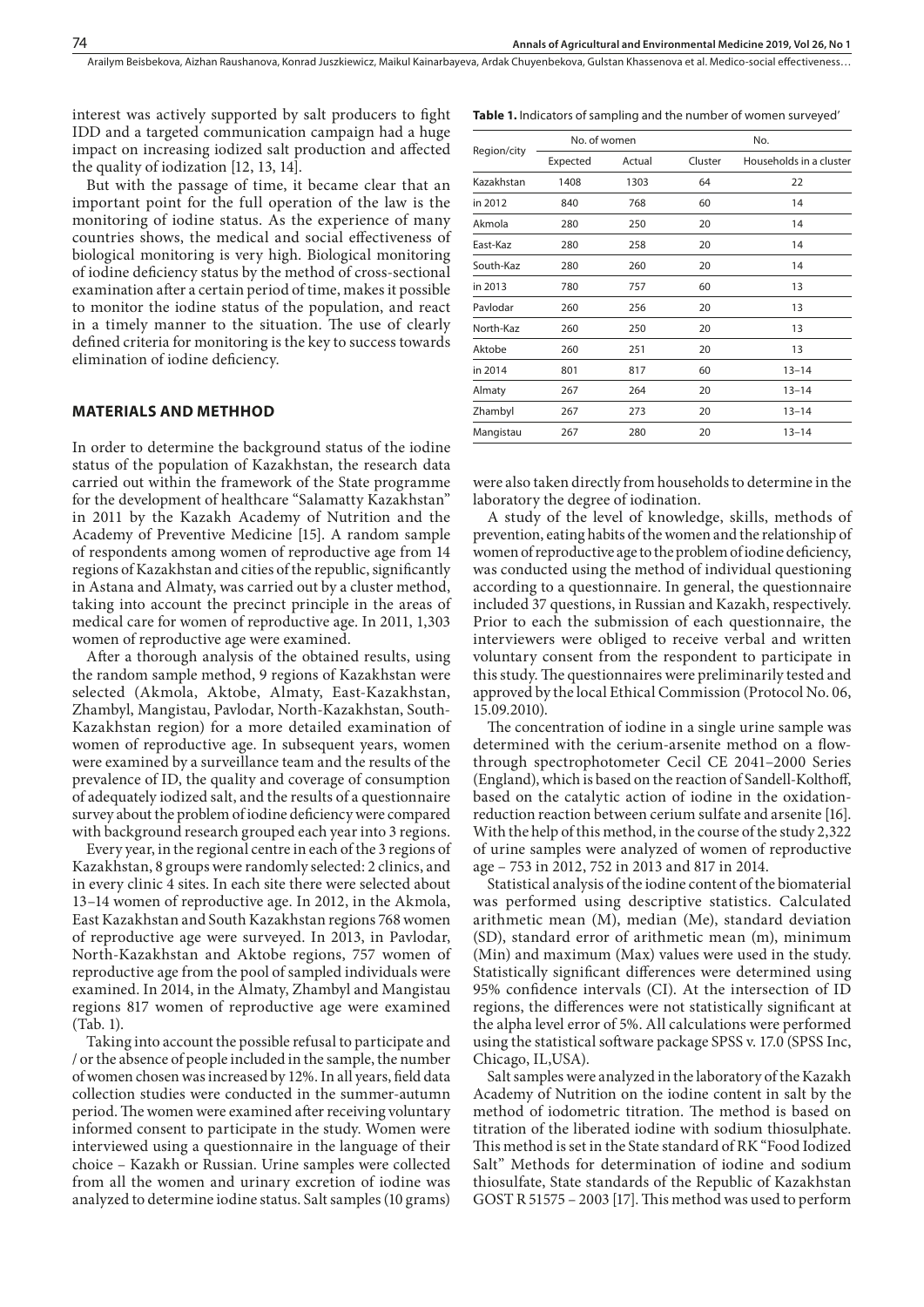Arailym Beisbekova, Aizhan Raushanova, Konrad Juszkiewicz, Maikul Kainarbayeva, Ardak Chuyenbekova, Gulstan Khassenova et al. Medico-social effectiveness…

analysis of the quantitative content of iodine in edible salt in 2,284 samples – 764 samples in 2012 and 703 samples in 2013 and 817 samples in 2014.

Evaluation of the medico-social efficiency of biological monitoring IDS among women of reproductive age and children was carried out according to the selected components conducting biological monitoring, which are important points of definition of medico-social efficiency:

- prevalence of Iodine Deficiency;
- adequacy of salt iodization;
- women's awareness of the problem of iodine deficiency.

At the first stage, the risk of giving birth to children with low mental abilities and the risk of birth with diseases (neonatal hypothyroidism, goiter, etc.) associated with iodine deficiency in the mother's body during pregnancy was calculated at selected points. From the number of newborns in each region, the number of newborn babies born from mothers with iodine deficiency during pregnancy was calculated.

At the second stage, unfavourable and favourable areas were identified for the prevalence of iodine deficiency, according to the determination of iodine concentration in urine.

In the third stage, the relative risk (RR) of the prevalence of the total iodine deficiency was calculated using the conjugation Table (2 x 2) in order to identify the cause of low iodine availability among surveyed women in unfavourable areas, due to inadequate iodine supply to the body through the consumption of inadequately iodized salt (Tab. 2).

The hazard ratio for the overall prevalence of iodine deficiency was defined according to the following formula:

$$
RR = [a/(a+b)] / [c/(c+d)] \tag{1}
$$

**Table 2.** Conjunction table to identify relative risk

|                         | Level of jodine              |                        |  |  |
|-------------------------|------------------------------|------------------------|--|--|
| Quality of salt         | Insufficient level of jodine | Normal level of jodine |  |  |
| Not enough iodized salt |                              |                        |  |  |
| Adequately iodized salt |                              |                        |  |  |

#### **RESULTS**

By medical efficiency in the presented case, is meant the health of pregnant women in the context of preventing diseases associated with iodine deficiency. Implementing biological monitoring in a monitored region with an adverse condition of iodine status on an indicator segments of the population (women of reproductive age), will be timely and targeted At prevention in these areas. This in turn will affect the iodine status of the entire population and reduce the number of newborns with reduced mental abilities and diseases associated with a lack of iodine intake (neonatal hypothyroidism, goiter, etc.).

Women of reproductive age and pregnant women are considered a sentinel group for determining iodine status. The social efficiency of biological monitoring is that the results obtained while conducting biological monitoring among women of reproductive age, including pregnant women, can be extrapolated to the entire population. During **Table 3.** Social indicators for the years of the study, by regions

| Year and region of study | No. of population | Fertility rate (per<br>1,000 people) | No. of births |  |
|--------------------------|-------------------|--------------------------------------|---------------|--|
| 2012                     |                   |                                      |               |  |
| Akmola                   | 732,028           | 18.3                                 | 13,431        |  |
| East-Kaz.                | 1,394,165         | 16.6                                 | 23,143        |  |
| South-Kaz.               | 2,650,188         | 30.2                                 | 80,107        |  |
| 2013                     |                   |                                      |               |  |
| Pavlodar                 | 750,906           | 17.4                                 | 13,092        |  |
| North-Kaz.               | 577,627           | 14.8                                 | 8,550         |  |
| Aktobe                   | 802,374           | 23.4                                 | 18,775        |  |
| 2014                     |                   |                                      |               |  |
| Almaty                   | 1,922,100         | 26.3                                 | 50,551        |  |
| Zhambyl                  | 1,098,700         | 27.1                                 | 29,775        |  |
| Mangistau                | 606,900           | 32.2                                 | 19,542        |  |
|                          |                   |                                      |               |  |

Note – data from the regional Departments of Statistics of the RK

pregnancy, due to active renal clearance, it is possible to identify a deficiency of iodine in the body, which is not always possible to detect before or after pregnancy.

To identify the risk of having children with iodine deficiency, the basic socio-economic indicators of the surveyed areas are required (Tab. 3).

From the number of surveyed pregnant women in the Akmola region, it was estimated that in 2012 an average of 19 – 460 children were at risk of having been born with reduced mental abilities, and with diseases associated with iodine deficiency (neonatal hypothyroidism, goiter, etc.). The greatest number of children born with this risk was observed in the East Kazakhstan region, from about 7,683–17,797, and in the the South Kazakhstan region in the range from 10,236–23,811 children. Data for 2013 in the Pavlodar region indicated from 3,498–7,055 children, in the North Kazakhstan region – from 31–626 children, and in the Aktobe region from 174–1629. According to the calculation data, this risk affected in 2014 in the Almaty region 2,744–9,460 children, in the Zhambyl region – 5,614–11,862 children, and the Mangistau region 1,444–3,780 children.

As a result of the data obtained on the concentration of iodine in urine, as well as on the detected risks of the birth of children with low mental abilities and diseases associated with iodine deficiency, favourable and unfavourable areas were identified during the study period. Among unfavourable areas were included the South Kazakhstan region, East Kazakhstan region, and the Zhambyl and Pavlodar regions. Since, in these areas, along with the risk of giving birth to children with reduced intellectual abilities, deficits showed of a mild challenge to the average degree among the indicator groups (pregnant women). In the South Kazakhstan region, the overall prevalence of iodine deficiency amounted to 45.8% (95%ID:27;9–64.9), in the East Kazakhstan region up to 56.3% (95%ID:33;2–76.9). At the same time, mild iodine deficiency among women prevailed. In Pavlodar and Zhambyl regions were recorded the highest number with a lack of iodine among pregnant women 64.7% (95% ID: 41;3–82.9) and 54.5% (95%ID:34;6–73.1) respectively. The remaining 5 regions (Akmola, Aktobe, North Kazakhstan, Almaty and Mangistau regions) were classified as favourable regions in which were registered the number of cases with excessive iodine content among all surveyed categories.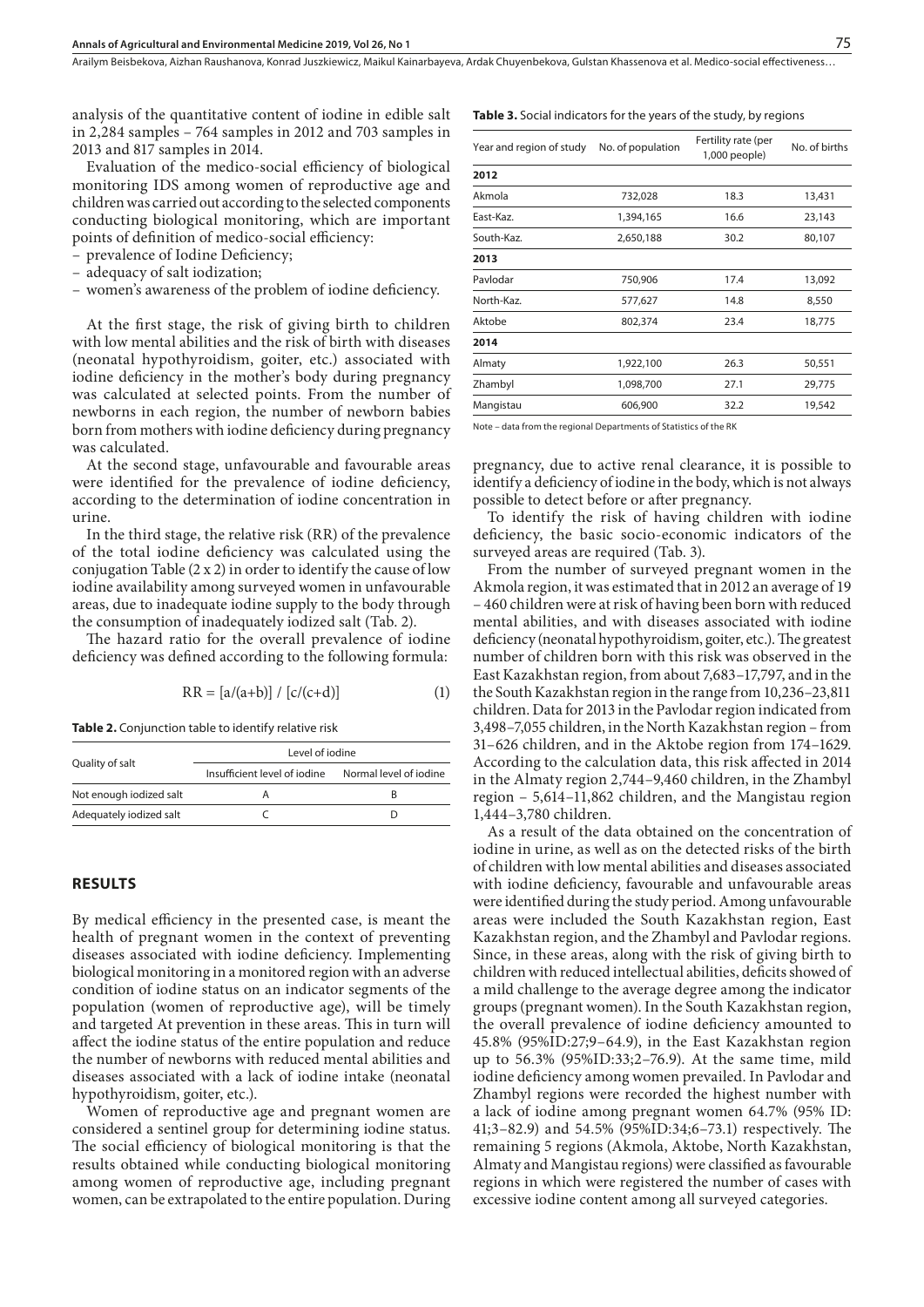The results of research showed that the most significant factor in the psychological disturbances occurred in the East Kazakhstan, South Kazakhstan, Pavlodar and Zhambyl regions.

The greatest risk factor for the birth of children with mental disabilities was identified in the following regions: East Kazakhstan – relative risk (RR) of overall prevalence of iodine deficiency among women of reproductive age was 1.1 times higher (95% ID: 0.35–3.61; Z statistic = 0.192) among those respondents who had a salt with insufficient iodination found in households (≤15mkg/kg). In the South Kazakhstan region, the relative risk (RR) of the prevalence of total iodine deficiency among women of reproductive age was 1.03, but this indicator was statistically insignificantp=0.89 (Tab. 4). In the Pavlodar region, the relative risk (RR) of the prevalence of total iodine deficiency was 0.5 times higher in households where the salt was not sufficiently iodized. And in the Zhambyl region, the relative risk (RR) of the prevalence of iodine deficiency due to consumption of insufficient iodized salt was twice as high.

**Table 4.** The relative risk of the prevalence of total iodine deficiency

| Relative<br>risk (RR) | 95% Confidence<br>interval (CI) | Z statistic | Confidence<br>level (p) | <b>NNT</b> |
|-----------------------|---------------------------------|-------------|-------------------------|------------|
| 1.03                  | $0.7 - 1.7$                     | 0.135       | 0.89                    | 148        |
| 1.09                  | $04 - 26$                       | 0.194       | 0.08                    | 48         |
| 0.58                  | $0.3 - 1.2$                     | 1.501       | 0.13                    | 5          |
| 2.01                  | $0.4 - 9.1$                     | 0.872       | 0.08                    | 33         |
|                       |                                 |             |                         |            |

#### **DISCUSSION**

Monitoring of the iodine status of the population is a key step towards achievement of the complete elimination of iodine deficiency. As the experience of many countries shows, the biological monitoring of iodine deficiency by cross-sectional studies after a certain period of time makes it possible to monitor the iodine status of the population, and to promptly react to the situation. After all, history shows that an uncontrolled attitude towards iodine, through dozens of years can be expressed with an increase in the number of births of children with various mental and physical abnormalities. Using of clearly defined criteria for monitoring is the key to success on the path to eliminating iodine deficiency. For example, since the 1960s, Finland has considered iodine deficiency to be a public health problem. Since then, in this country, studies have been conducted in a sporadic manner to determine the urinary excretion of iodine. In 2009, the National Institute for Health and Welfare reported on the need to monitor adequate salt iodization by determining through urinary excretion in individuals aged 24–75 years twice every 10 years [18, 19, 20].

Since 1994, the Czech Republic has had a programme to control iodine deficiency. This programme involves the monitoring of salt iodization, the level of urine iodine content among the population and its awareness [21]. In Turkey, the programme on the prevention of iodine deficiency began in cooperation with UNICEF in 1994, with the aim of providing adequately iodized salt. The iodine deficiency is monitored every 5 years [22].

According to the WHO data for 2001, the median ioduria among the adult population of Norway aged 21–49.9 years was 85.0 mg/l [23]. The Government of Norway ordered the iodization of fodder salt for cows in 1950, chich after a period of time proved the effectiveness of universal salt iodization and its monitoring [24].

In the post-Soviet period (1999–2000), for the first time on the territory of the Republic of Kazakhstan, there was carried out an epidemiological study on iodine provision of the population, using modern indicators for assessing iodine deficiency [25]. More recent studies have shown that the frequency distribution of low concentrations of urinary iodine  $\langle$ 100  $\mu$ g/l) among women of reproductive age in Kazakhstan have considerably decreased and amounted to 15.9%. At the same time, the consumption of iodized salt in households in the Republic increased from 29% in 1999 to 83% in 2004, and to 91.4% in 2006 [26].

Taking into account all legislative and practical actions carried out in the Republic of Kazakhstan on the way forward in the fight against iodine deficiency, by agreement with international organizations (CDC, UNICEF, WHO, MI, IGN) with a network of sustainable elimination of iodine deficiency, in February 2010, the Republic of Kazakhstan was certified as a country that had achieved the elimination of iodine deficiency by the Universal Iodization of Salt (UIS). UIS should be supported by improving the legislation and system of biological monitoring, which should cover and monitor the use of iodized salt in industrial foods and in households to supply the population with iodine.

Iodine deficiency disorders affect mainly the vulnerable part of the population – women of reproductive age and children. Therefore, it is necessary to consolidate and place on a long-term, priority basis, periodic monitoring of quality control of the UIS, as well as iodine security of the population, aimed at further elimination of Iodine Deficiency Disorders.

#### **CONCLUSIONS**

It must be bornein mind that the deviations in mental development due to insufficient intake of iodine can only be prevented by ensuring an adequate intake of iodine in the mother's body during pregnancy. With the introduction of periodic biological monitoring of iodine deficiency conditions, it is possible to monitor and identify regions with a problem of iodine intake, and take timely and immediate measures to ensure adequate iodine nutrition by the sectors of the population At risk.

The presented analysis confirmed that the body's supply of iodine is directly dependent on the adequate intake of iodine through the consumption of iodized salt. Women who consumed quality iodized salt, had excretion rates of iodine in the urine within the normal range, which indicates the complete provision of the body with iodine. Thus, the introduction of periodic biological monitoring of iodine deficiency status among women of reproductive age, especially pregnant women, will affect the detection of the risk limits for the birth of infants with reduced mental abilities or other diseases associated with an inadequate intake of iodine during pregnancy and through timely targeted preventive measures exclude factors that affect the spread of iodine deficiency. Preventive measures in the fight against the prevalence of iodine deficiency / excess are an